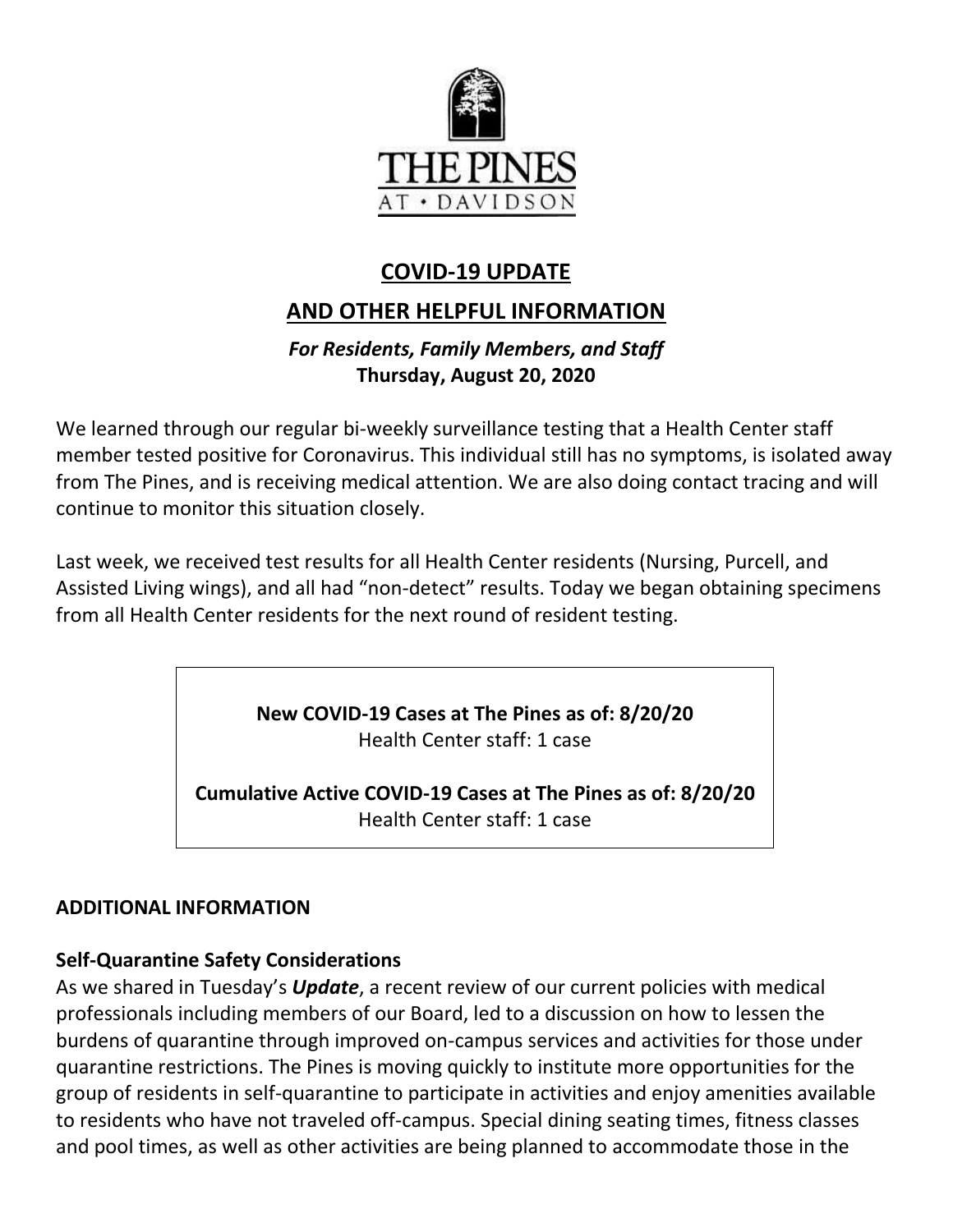quarantined group. This way, the burden of being especially cautious for the sake of others in the community, will hopefully be less heavy. We are committed to making the experience of staying on campus equitable for all residents as much as prudent safety precautions will allow.

We are continuing to explore ways, with resident participation, that we can make life at The Pines during this very difficult pandemic safe, fulfilling and even, enjoyable! And we have good news to share! Here are some specific activities we will soon be rolling out:

- **Waited Service Dining:** In early September, the renovated and expanded (Phase Two) dining room will be opened for two dinner seatings for Independent Living residents: a 4:30pm seating for residents not on quarantine ("*Group 1"*) and a 6:30pm seating for residents who are on quarantine ("*Group 2"*). Our dining and culinary team will be sharing more information with you soon - including the reservations process - regarding this wonderful return of a beloved feature of life at The Pines.
- **Independent Living Visitors Area:** A site is being finalized near the Community Center's front entrance where Independent Living residents can arrange to sit and visit safely with a family member or off-campus friend. More details will be coming soon.
- **Beauty/Barber Shop:** Please see the next page for an update about on-campus hair care services that will be available for all residents, including those on quarantine.
- **Fitness Classes/Pool Times –** The *Activity Bulletin* will provide more information about classes and lap pool times for all Independent Living residents, including those on selfquarantine.
- **Outdoor Entertainment –** An outdoor concert and other small group entertainment activities are currently being scheduled that will include times for all Independent Living residents, including times for those under self-quarantine, to enjoy.

We need to note that should COVID-19 cases appear among Independent Living residents, we may have to temporarily roll back some of these expanded services.

The Pines continues to thoughtfully consider the suggestions and concerns voiced by some residents related to its 14-day self-quarantine policy, which currently applies to all independent travel by residents to an off-campus site. Mindful of the sharp and troubling rise in COVID-19 cases in the immediate region, The Pines also consults with medical experts with close ties to The Pines regarding its safety guidelines. As you may know from news stories, Mecklenburg County was recently characterized as "critical" with respect to the county's COVID-19 risk. At this time, due to the significant presence of COVID-19 in the area, The Pines will not be modifying its 14-day quarantine policy. This policy is a responsible and necessary practice that contributes to the overall health and safety of our community.

We know that this is disappointing news to those of you who would like to see some loosening of self-quarantine protocols now. The desire to travel off campus without the expectation to self-quarantine upon return is understandable. And we are cognizant and concerned about the